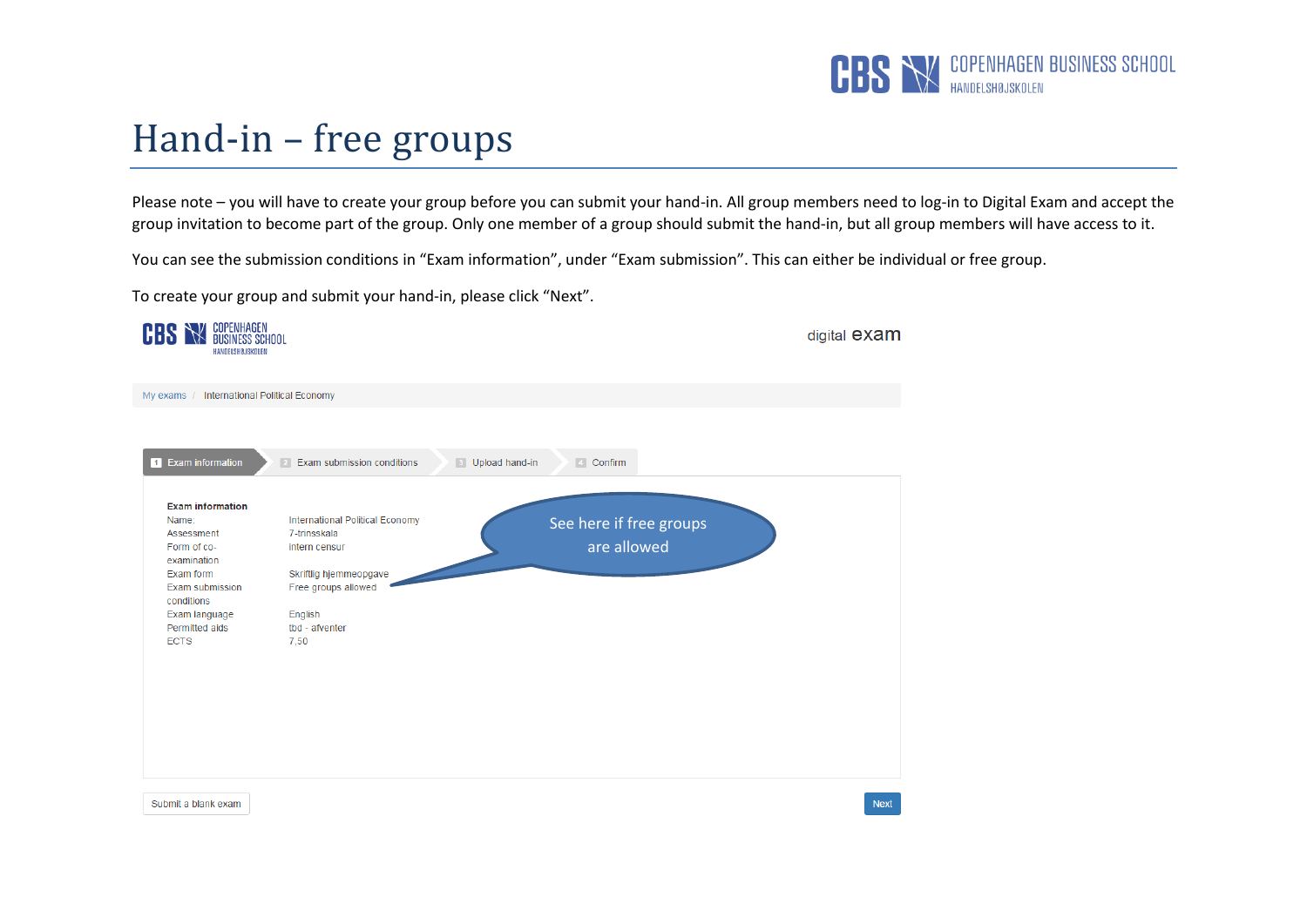

If you are not part of a group, please select "I hereby confirm that I have completed the exam by myself, and that I have not received unauthorized help in doing so" and click "Next" to submit your hand-in.

To create a group, please select "I am part of a group (the hand-in was completed jointly with other students" and click "Add member" to invite group members to join the group.

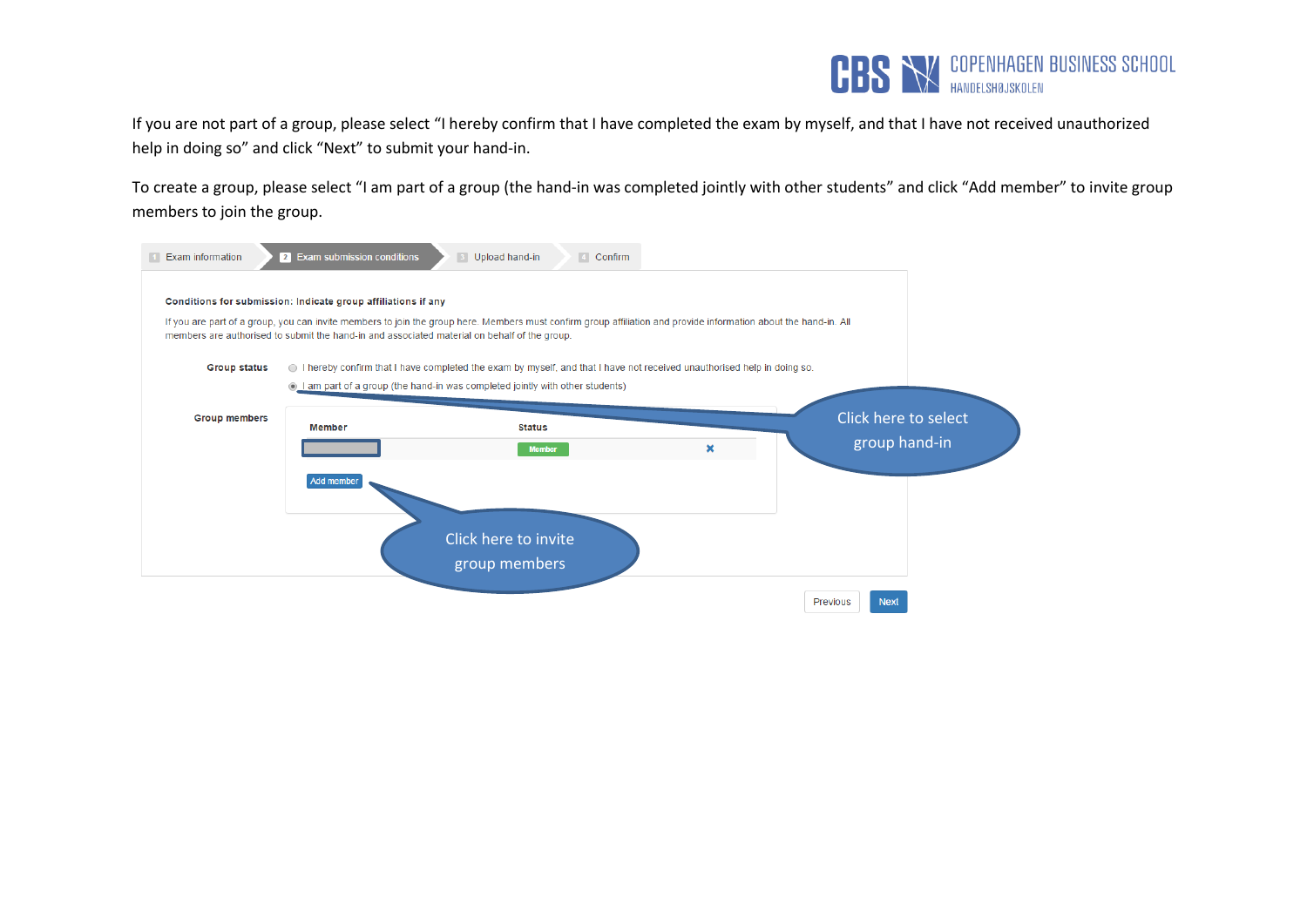

To find your group members, please type in the name of the group member and click "Search".

| Invite student                                                            | $\times$ |  |
|---------------------------------------------------------------------------|----------|--|
| Click on a student to invite him or her to the group.<br>Search<br>Search |          |  |
| Name of student 1                                                         |          |  |
| Name of student 2                                                         |          |  |
| Name of student 3                                                         |          |  |
| Name of student 4                                                         |          |  |
| Name of student 5                                                         |          |  |
| Name of student 6                                                         |          |  |
| Name of student 7                                                         |          |  |
| Name of student 8                                                         |          |  |
| Name of student 9                                                         |          |  |
| Name of student 10                                                        |          |  |
| Name of student 11                                                        |          |  |
| Name of student 12                                                        |          |  |
|                                                                           |          |  |

The invited group members will receive an e-mail notification and they will see a group invitation when they log in to Digital Exam. To join the group, they need to accept the invitation. The invited fellow students can't see the group hand-in and will not be stated as part of the group until they have accepted the invitation. This is done by logging into Digital Exam with their own username and password and then access the relevant exam, where a group invitation is awaiting.

If they deny the invitation, they will disappear from the group.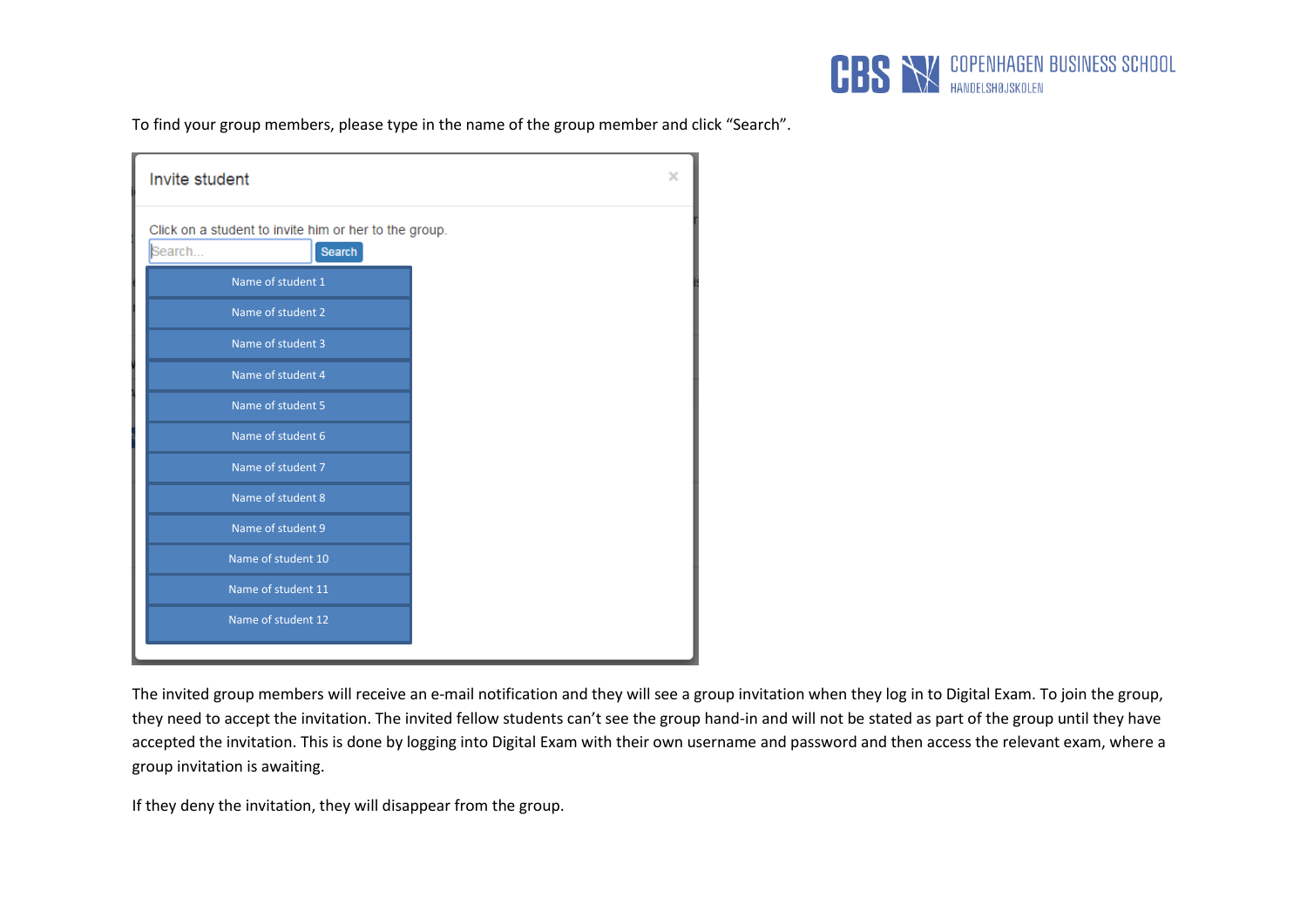

When you have added group members, please click "Next", to upload and submit your group hand-in.

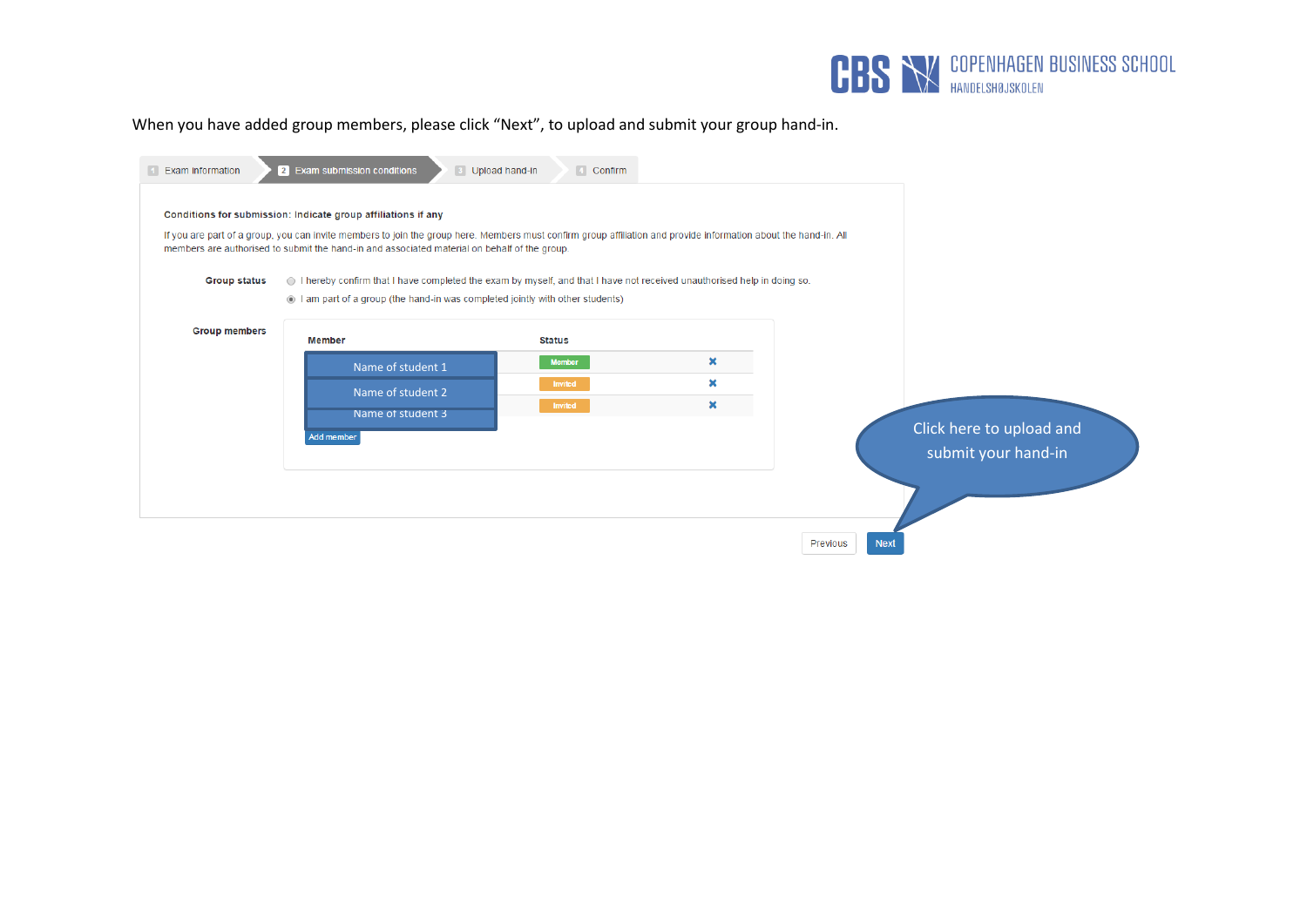

In "Upload hand-in" you must upload your hand-in and optional attachments. Normally, the main document must be handed-in as a pdf-file. If other formats are allowed, this will be noted in the exam information. Attachments are allowed in any format and amount. When your exam hand-in and optional attachments are uploaded, please click "Next".

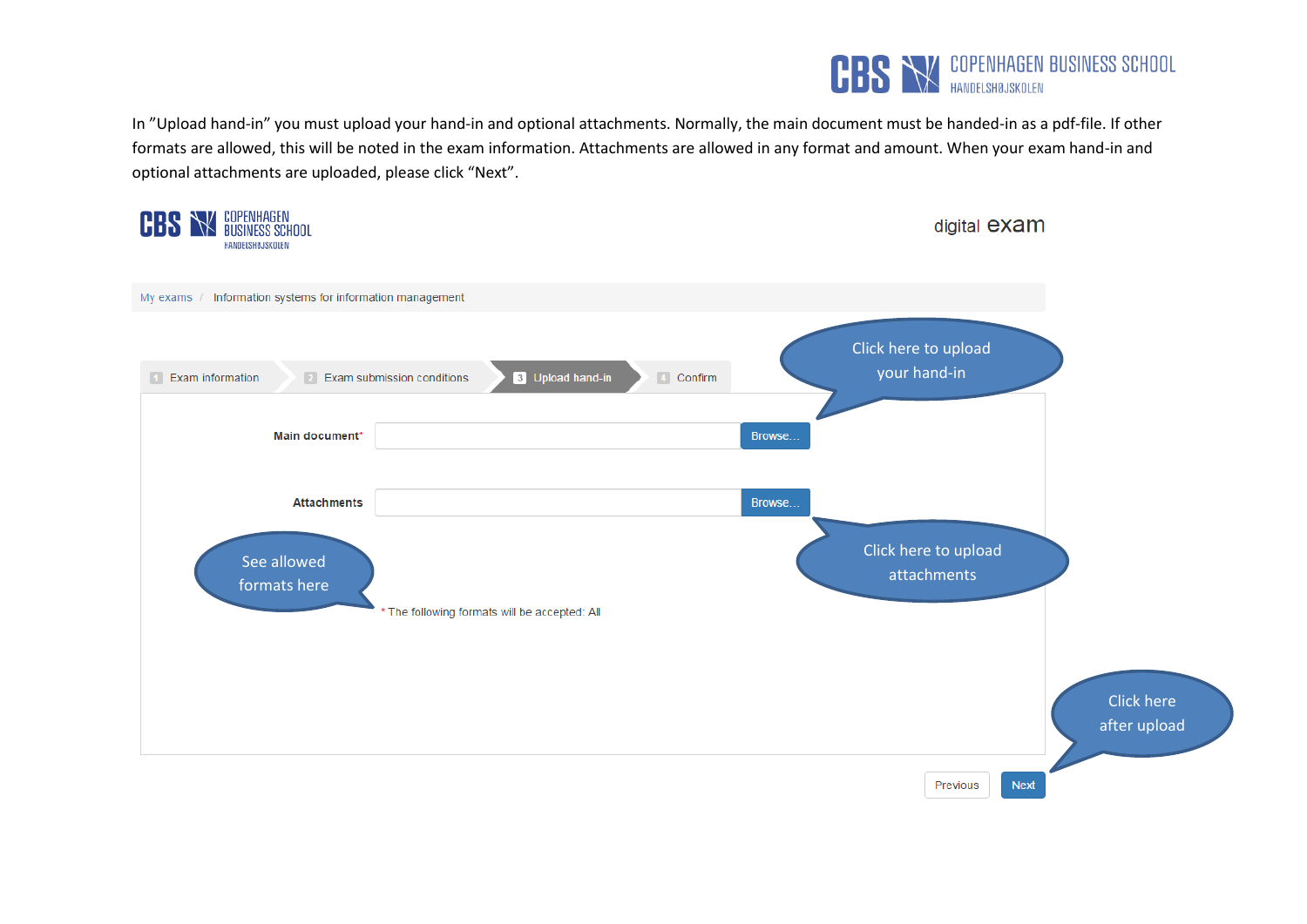

In "Confirm" you can verify that you have uploaded the correct file. To finish your submission, please click "Submit". You are allowed to edit your hand-in or any attachments up until the hand-in deadline. If you decide to edit, you must remember to click "Submit" again.